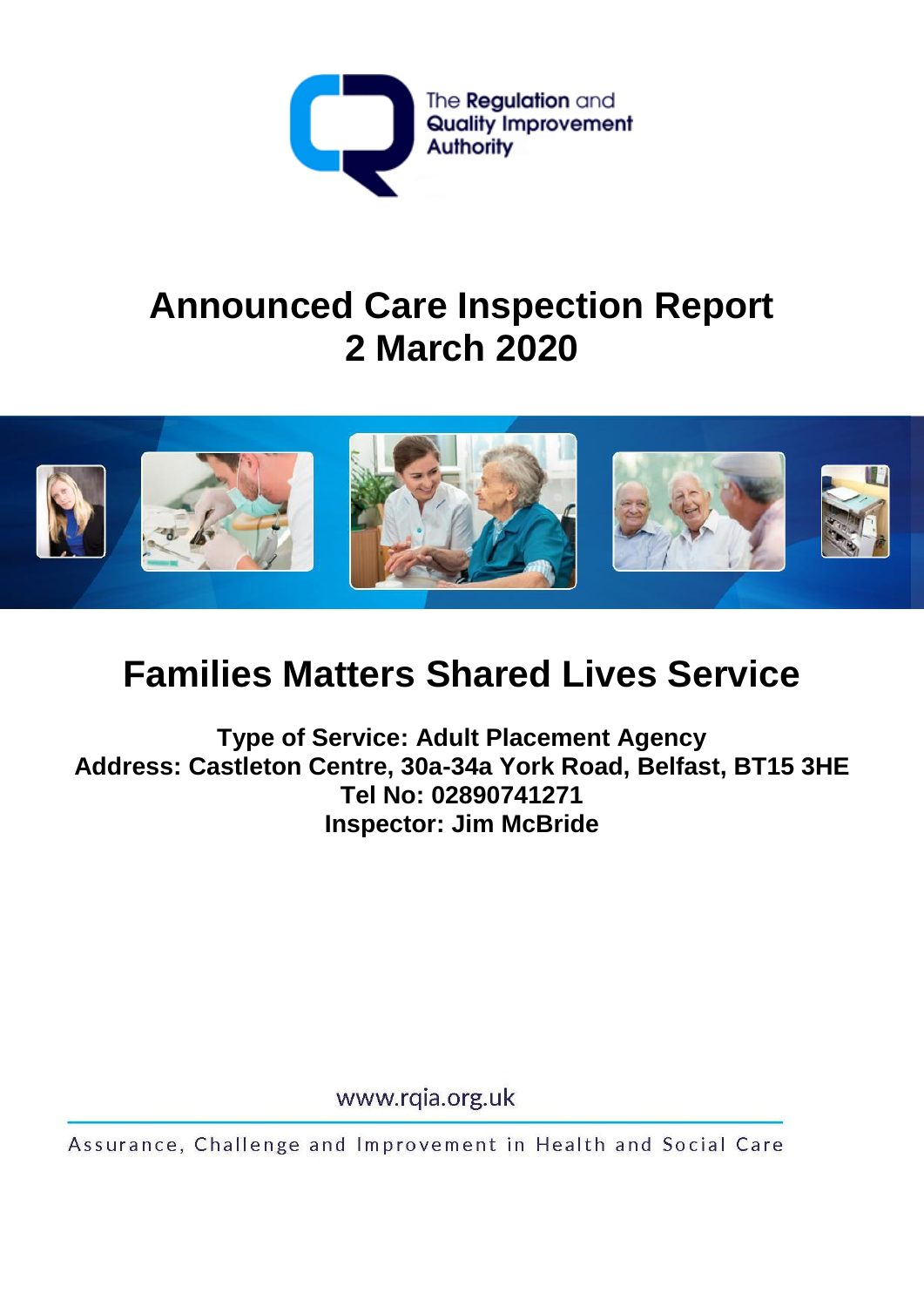It should be noted that this inspection report should not be regarded as a comprehensive review of all strengths and areas for improvement that exist in the service. The findings reported on are those which came to the attention of RQIA during the course of this inspection. The findings contained within this report do not exempt the service from their responsibility for maintaining compliance with legislation, standards and best practice.

#### **1.0 What we look for**



## **2.0 Profile of service**

Families Matter Shared Lives Service offers people with a learning disability, acquired brain injury or autistic spectrum condition short breaks or longer stays with approved individuals or families (known as Shared Lives Carers).

Shared Lives Carers provide weekend or short term planned support in order to provide existing carers with a short break, (respite) and to provide individuals with opportunities to have new experiences. Long term placements are provided when an adult requires long term accommodation, similar to a fostering arrangement.

Within this report, adults in receipt of a service from the agency will be referred to as 'people supported', in accordance with their wishes. The agency has placed 20 people supported within a number of placements.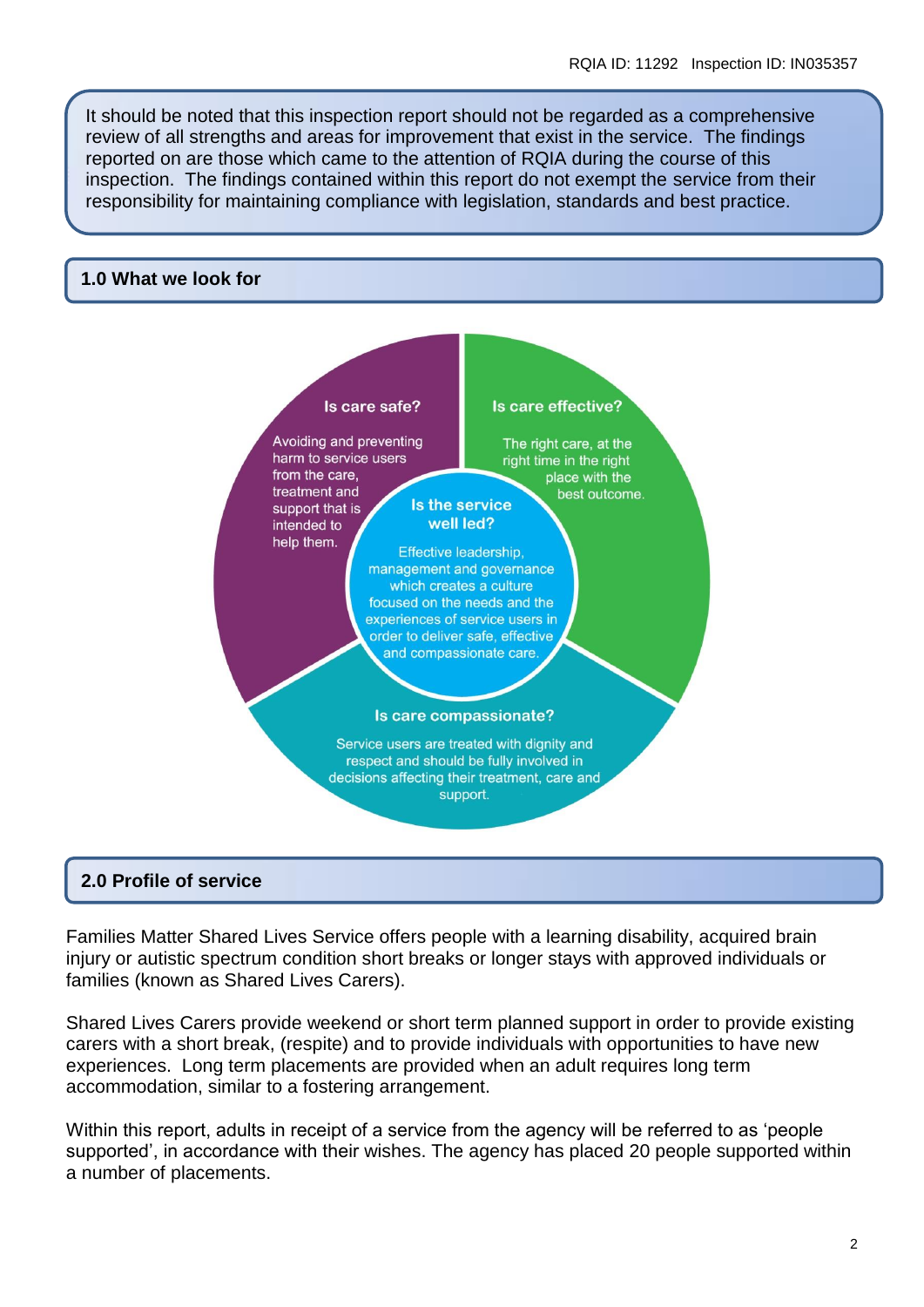# **3.0 Service details**

| <b>Organisation/Registered Provider:</b>                   | <b>Registered Manager:</b> |  |  |
|------------------------------------------------------------|----------------------------|--|--|
| <b>Positive Futures</b>                                    | Mr Paul Roberts (Acting)   |  |  |
| <b>Responsible Individual:</b><br>Ms Agnes Philomena Lunny |                            |  |  |
| Person in charge at the time of inspection:                | Date manager registered:   |  |  |
| Mr. Paul Roberts                                           | (Acting)                   |  |  |

## **4.0 Inspection summary**

An announced inspection took place on 2 March 2020 from 09.00 to 11.30.

This inspection was underpinned by [The Health and Personal Social Services \(Quality,](http://www.legislation.gov.uk/nisi/2003/431/contents/made)  [Improvement and Regulation\) \(Northern Ireland\) Order 2003,](http://www.legislation.gov.uk/nisi/2003/431/contents/made) and by the Adult Placement Agencies Regulations (Northern Ireland) 2007.

As a public-sector body, RQIA have a duty to respect, protect and fulfil the rights that people have under the Human Rights Act 1998 when carrying out our functions. In our inspections of adult placement agencies, we are committed to ensuring that the rights of people who receive services are protected. This means we will be seeking assurances from providers that they take all reasonable steps to promote people's rights. Users of the service have the right to expect their dignity and privacy to be respected and to have their independence and autonomy promoted.

There were examples of good practice found throughout the inspection in relation to the processes for the recruitment, training and ongoing development of carers. The care records were well maintained and there was evidence of good communication with relevant stakeholders. Care and support was provided in an individualised manner. The agency promoted the involvement of the people supported. There were good governance and management arrangements in place, which focused on quality improvement initiatives and maintaining good working relationships.

It was evident in all four domains that the agency promoted the people supported human rights; this was evident particularly in relation to the areas of consent, autonomy, equality, decision making, privacy, dignity, confidentiality and involvement.

The findings of this report will provide the agency with the necessary information to assist them to fulfil their responsibilities, enhance practice and the people supported experiences.

## **4.1 Inspection outcome**

|                                       | <b>Regulations</b> | <b>Standards</b> |
|---------------------------------------|--------------------|------------------|
| Total number of areas for improvement |                    |                  |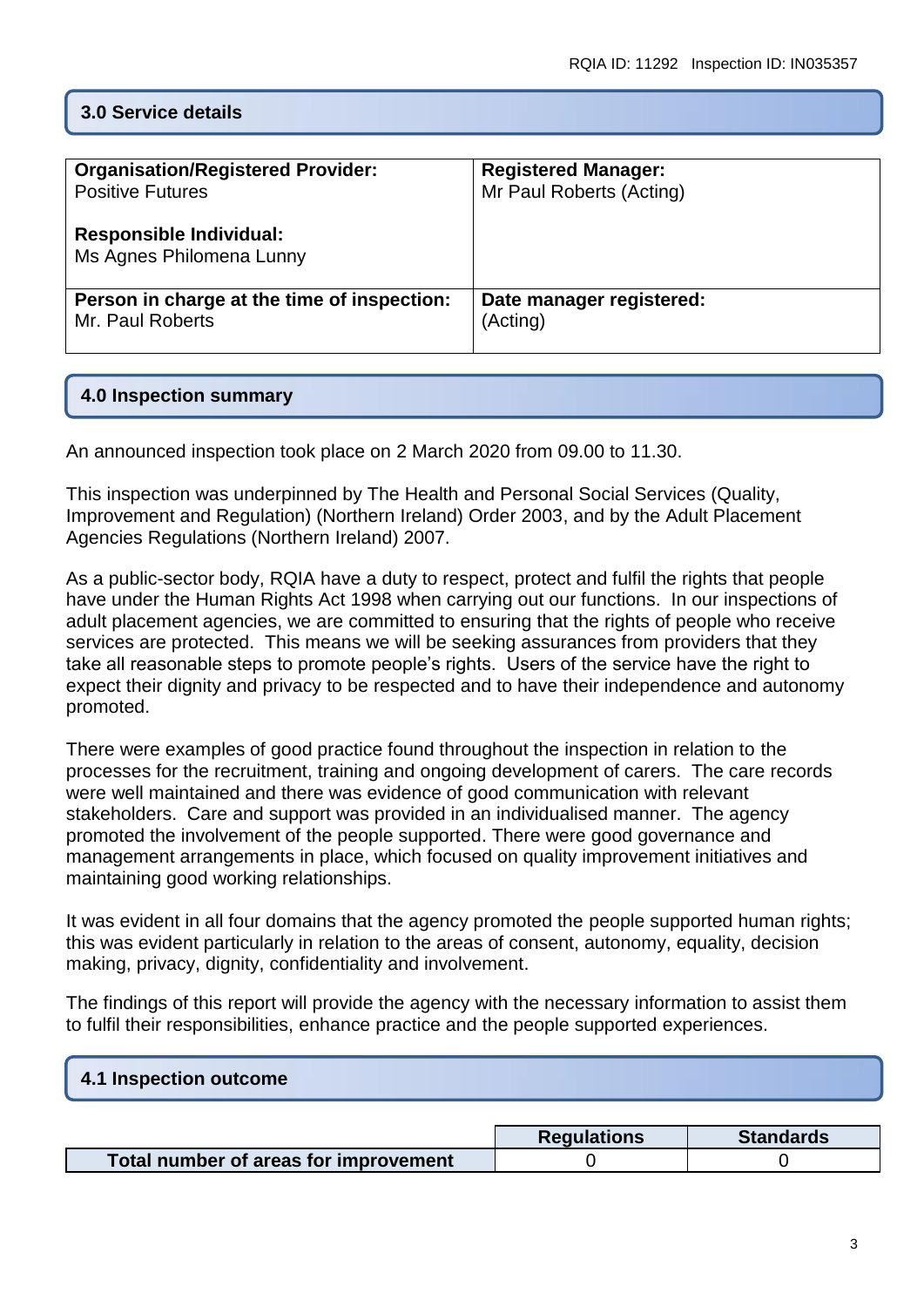This inspection resulted in no areas for improvement being identified. Findings of the inspection were discussed with Mr Paul Roberts, acting manager, as part of the inspection process and can be found in the main body of the report.

Enforcement action did not result from the findings of this inspection.

# **5.0 How we inspect**

Specific methods/processes used in this inspection include the following:

- discussion with the acting manager
- **•** discussion with staff
- discussion with one of the persons supported
- examination of records
- evaluation and feedback
- review of the annual quality report

Prior to the inspection a range of information relevant to the service was reviewed. This included the following records:

- the previous inspection report
- any correspondence received by RQIA since the previous inspection
- records of any notifiable events

During the inspection the inspector spoke with staff regarding the care and support provided by the agency, carer training and carers' general knowledge in respect of the agency. The inspector also had the opportunity to meet with a person supported and has added the comments below:

## **Comments:**

- "I love my carers."
- "I do lots of activities."
- "Both carers are kind to me."
- "I have lots of choices."
- "I feel safe in my placement."
- "I enjoy going out to eat and to do other things."
- "The Positive Futures staff are friendly and helpful."

Prior to the inspection the agency was asked to distribute a number of questionnaires to the people supported/relatives and carers seeking their views on the quality of the service provided. The responses show clear evidence that people were either satisfied or fully satisfied with the quality of the service highlighting that it is safe, effective, compassionate and well led.

## **Comments received from the people supported and their carers:**

- "Good working relationship with social worker"
- "I love it. I go everywhere and go shopping. I just love going out with \*\*\*\*\*\*\* and \*\*\*."
- "I have total faith in the knowledge my \*\*\*\*\* is in a safe environment, which is perfect for me. I can relax and not have to worry."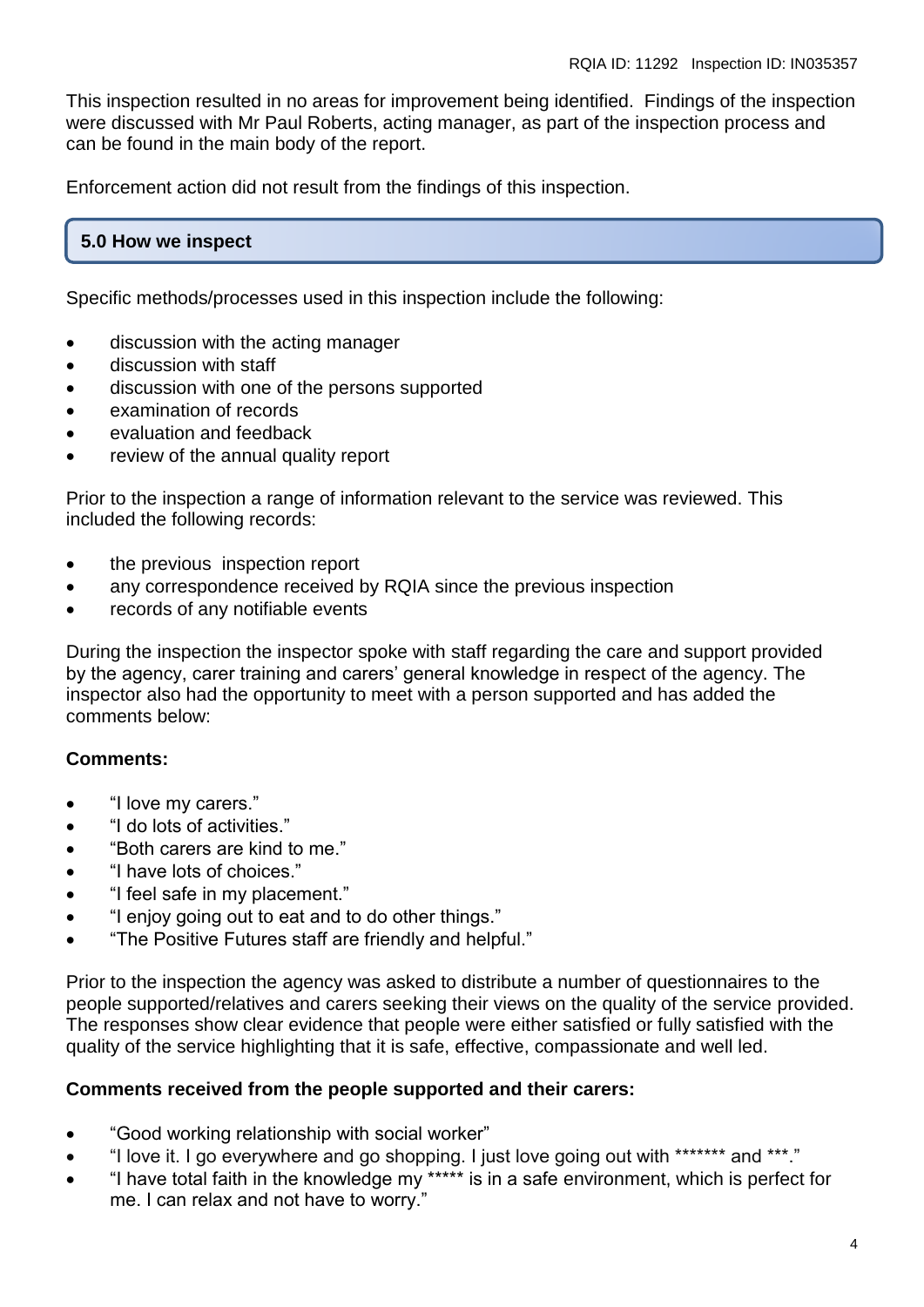The findings of the inspection were provided to the manager at the conclusion of the inspection.

# **6.0 The inspection**

# **6.1 Inspection findings**

## **6.2 Is care safe?**

**Avoiding and preventing harm to service users from the care, treatment and support that is intended to help them.**

Training updates are organised annually by the agency and carers are given a choice of dates and times to attend. The training sessions cover all aspects of mandatory training including: safeguarding, infection control, keeping information safe, medication, finances and policy and procedures updates. It was good to note that carers had completed training on the Deprivation of Liberty Safeguards (DoLS) and General Data Protection Regulations (GDPR). The inspector noted some of the comments made by carers following the assessment of their training:

- "A good discussion about the deprivation of liberty."
- "I'm able to apply knowledge to care situations."
- "I have a better understanding of things."
- "It was good to refresh previous training."

The agency's carer recruitment policy outlines the process for ensuring that required checks are completed prior to commencement of any placement. The agency's induction policy outlines the carer induction programme required within the adult placement regulations.

The agency's procedures in relation to safeguarding adults and whistleblowing were reviewed. The 'Safeguarding' procedure provided information and guidance in accordance with the required standards. The procedure has been updated in accordance with the Department of Health, Social Services and Public Safety Northern Ireland's (DHSSPSNI) updated adult safeguarding guidance issued in July 2015 ('Adult Safeguarding Prevention and Protection in Partnership').

Assurances were provided that the Annual Position Report will be completed in 2020. This will be reviewed during the next inspection.

The agency maintains a record of referrals made to the relevant Health and Social Care Trust (HSCT) safeguarding team and other relevant stakeholders relating to any alleged or actual incidences of abuse. It was identified that carers are required to complete safeguarding training during their induction programme and in addition a three yearly update.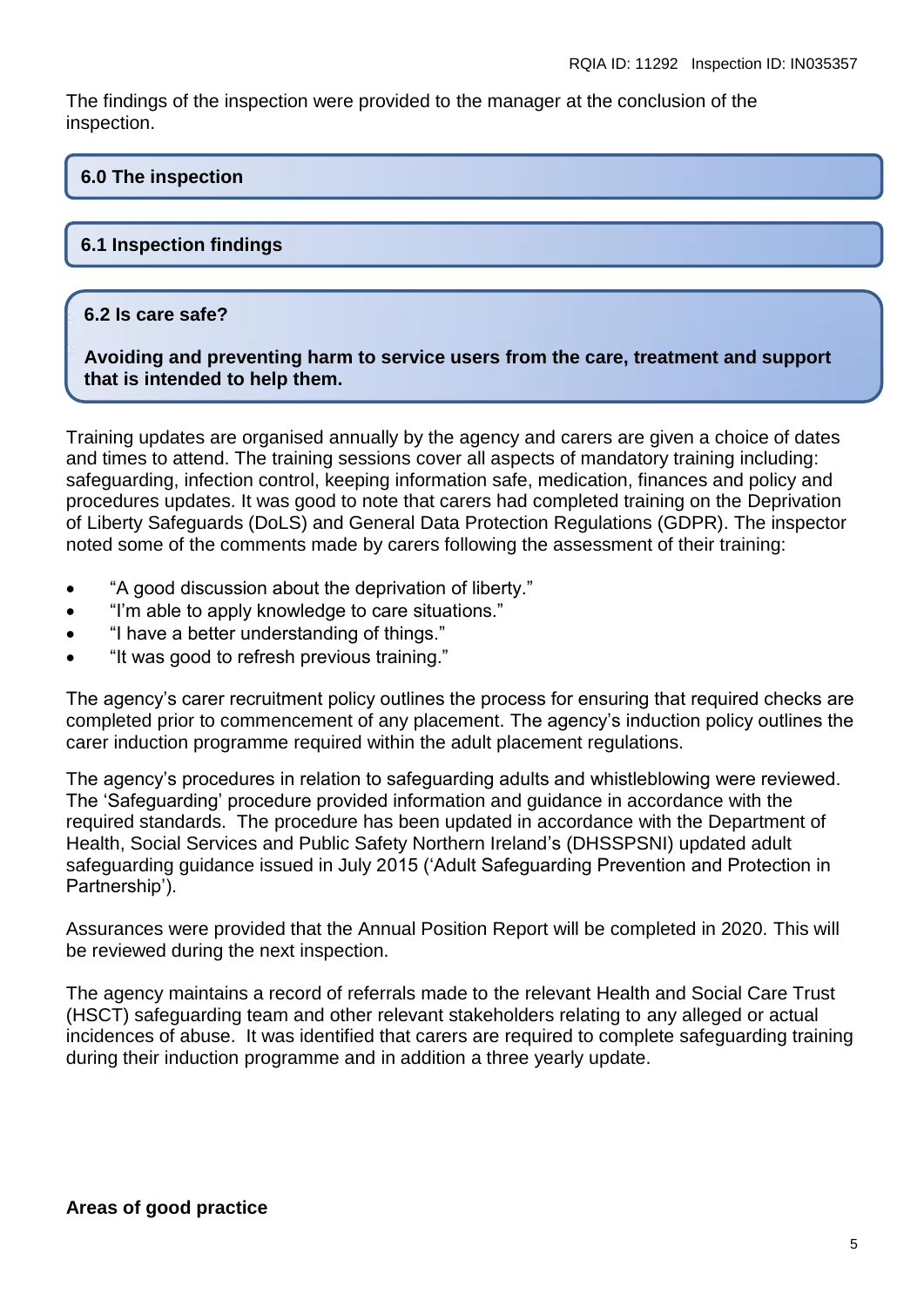There were examples of good practice found throughout the inspection in relation to the processes for the recruitment, training and ongoing development of carers.

# **Areas for improvement**

No areas for improvement were identified during the inspection.

|                                       | <b>Requlations</b> | <b>Standards</b> |
|---------------------------------------|--------------------|------------------|
| Total number of areas for improvement |                    |                  |

# **6.3 Is care effective?**

**The right care, at the right time in the right place with the best outcome.**

The agency's arrangements for responding appropriately to and meeting the assessed needs of the people supported were examined during the inspection.

The full nature and range of service provision is detailed in the Statement of Purpose, (2019) and Service User Guide, (2019).

The review of care records identified that they were comprehensive, person-centred and maintained in an organised manner. The care records included referral information, risk assessments, care plans and annual care reviews that had been completed in conjunction with the relevant HSCT representative. This supported the agency in conjunction with the people supported to review and measure outcomes. It was good to note that care plans are regularly audited by staff and reviewed in conjunction with the people supported and key stakeholders.

Care plans were noted to be person-centred. Care records did indicate that the people supported were central to the process. Care review records were reviewed and it was noted that follow up action had been taken in response to identified actions. Any recommendations in relation to the person supported's care plan did show that there was a system in place for review feedback. The inspector noted some of the comments made by the people supported during their annual reviews:

- "I'm very happy."
- "I like visiting my carers."
- "I like going in trips."

There were arrangements in place to obtain, and act in accordance with the consent of people using the service. Care and support plans had been signed by the people supported or their representatives who indicated that they had been involved in their care and had agreed to it. It was noted that where care/support plans had been reviewed and relevant documentation was in place.

No concerns were raised during the inspection with regards to communication between the people supported, staff, carers and other key stakeholders. Review of the care records evidenced that collaborative working arrangements were in place and where applicable other key stakeholders were involved.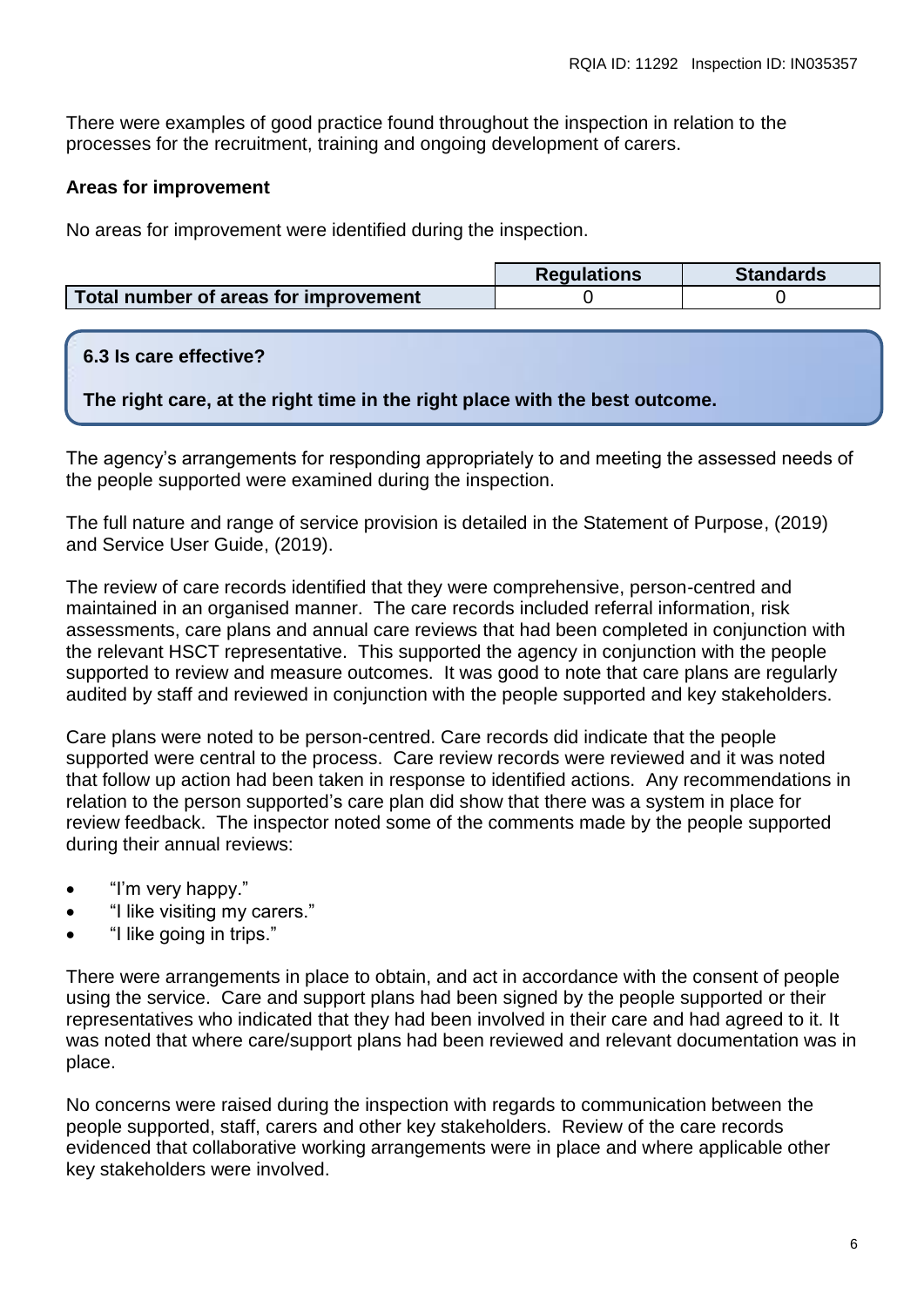The agency had robust quality monitoring systems in place to audit and review the effectiveness and quality of care delivered to the persons supported. Monitoring reports indicated consultation with a range of people supported and carers. The inspector noted some of the comments made by the people supported during the "How happy are you?" quality audit completed by the agency:

- "I would speak to my carer about my worries or if I was unhappy."
- "I'm happy in my placement."
- "Carers are good to me."
- "I like my activities."

## **Areas of good practice**

There were examples of good practice identified throughout the inspection in relation to the quality monitoring process and the agency's engagement with the people supported.

## **Areas for improvement**

No areas for improvement were identified during the inspection.

|                                       | <b>Requlations</b> | <b>Standards</b> |
|---------------------------------------|--------------------|------------------|
| Total number of areas for improvement |                    |                  |

## **6.4 Is care compassionate?**

**Service users are treated with dignity and respect and should be fully involved in decisions affecting their treatment, care and support.**

The inspector sought to assess the agency's ability to treat the people supported with dignity, respect, equality and compassion and to effectively engage the persons supported in decisions relating to their care and support.

The inspector discussed arrangements in place relating to the equality of opportunity for the people supported and the need for carers to be aware of equality legislation whilst also recognising and responding to the diverse needs of the people supported in a safe and effective manner.

Discussions with a person supported and staff provided evidence that supports equal opportunities, regardless of abilities, background, choices or their lifestyle.

Some of the other areas of equality awareness identified during the inspection include:

- Effective communication
- Persons supported involvement
- Adult safeguarding
- Advocacy
- Equity of care and support
- Individualised person-centred care
- Individualised risk assessment
- Disability awareness.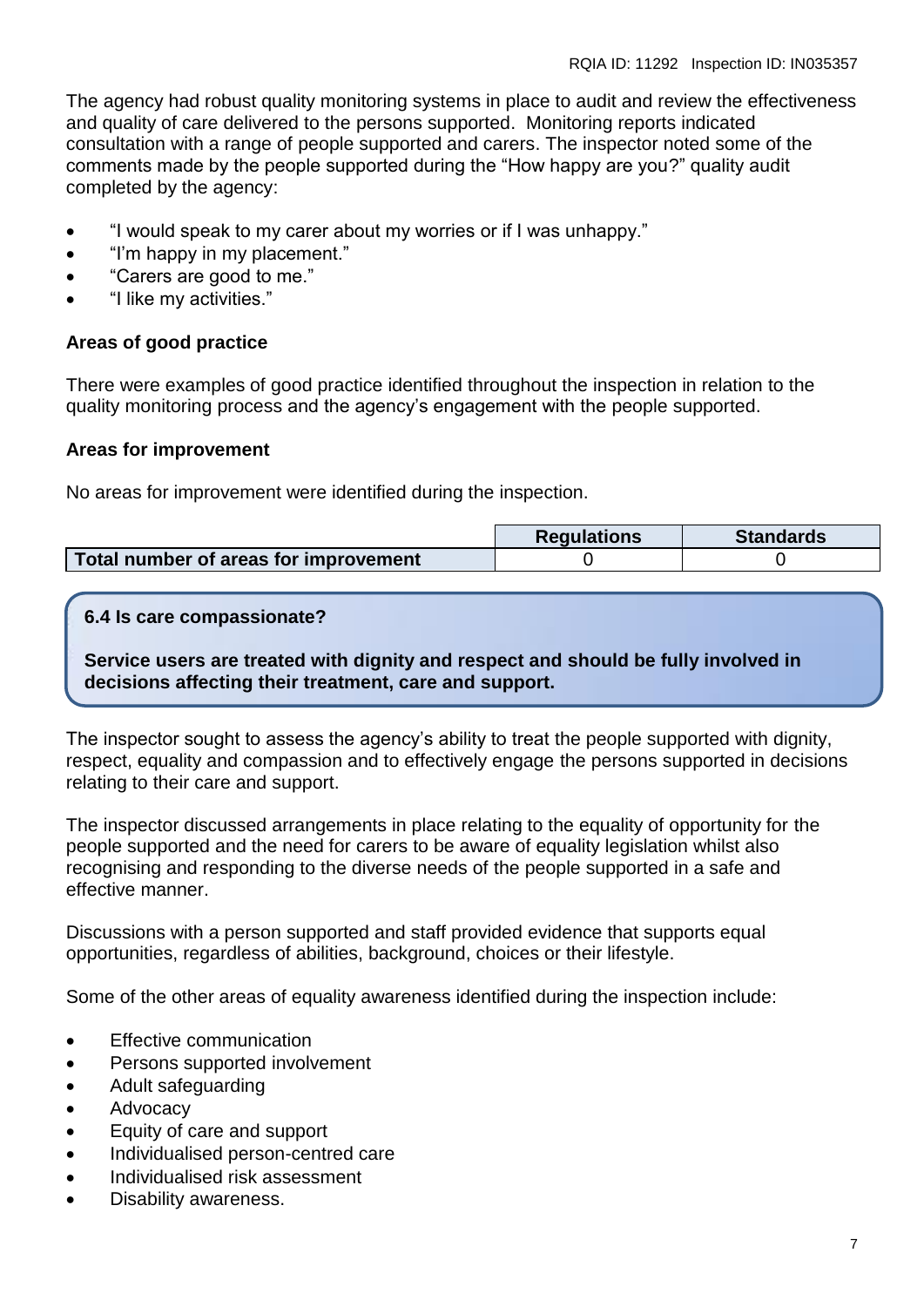A person supported consulted with during the inspection, provided good examples of the different ways the carers and staff treated them with respect and dignity, whilst promoting their independence.

# **Areas of good practice**

The agency promoted the involvement of the people supported within the service. There were examples of good practice identified throughout the inspection in relation to the provision of individualised, compassionate care and engagement. Both with the people supported and other relevant stakeholders with the aim of promoting the safety of the persons supported and improving the quality of the service provided.

## **Areas for improvement**

No areas for improvement were identified during the inspection.

|                                       | <b>Requlations</b> | <b>Standards</b> |
|---------------------------------------|--------------------|------------------|
| Total number of areas for improvement |                    |                  |

## **6.5 Is the service well led?**

**Effective leadership, management and governance which creates a culture focused on the needs and experience of service users in order to deliver safe, effective and compassionate care.**

The inspector reviewed the management and governance systems in place within the agency to meet the needs of the people supported. It was identified that the agency has effective systems of management and governance in place.

There had been no complaints received by the agency from the date of the last inspection.

The annual quality monitoring report was completed. An action plan was generated to address any identified areas for improvement and it was noted that these had been followed up to ensure that identified areas had been actioned. The inspector noted some of the comments recorded on the annual quality report:

- "I receive great support from Positive Futures."
- "Staff are always there when needed."
- "Training is well balanced and interactive."

There was a system in place to ensure that the agency's policies and procedures were reviewed at least every three years. Policies were accessible to carers. The inspector reviewed the following policies:

- Complaints
- Adult Safeguarding
- Whistleblowing

There was evidence of effective collaborative working relationships with key stakeholders, including the HSCT, carers and the people supported. The agency had received positive feedback through their quality monitoring processes.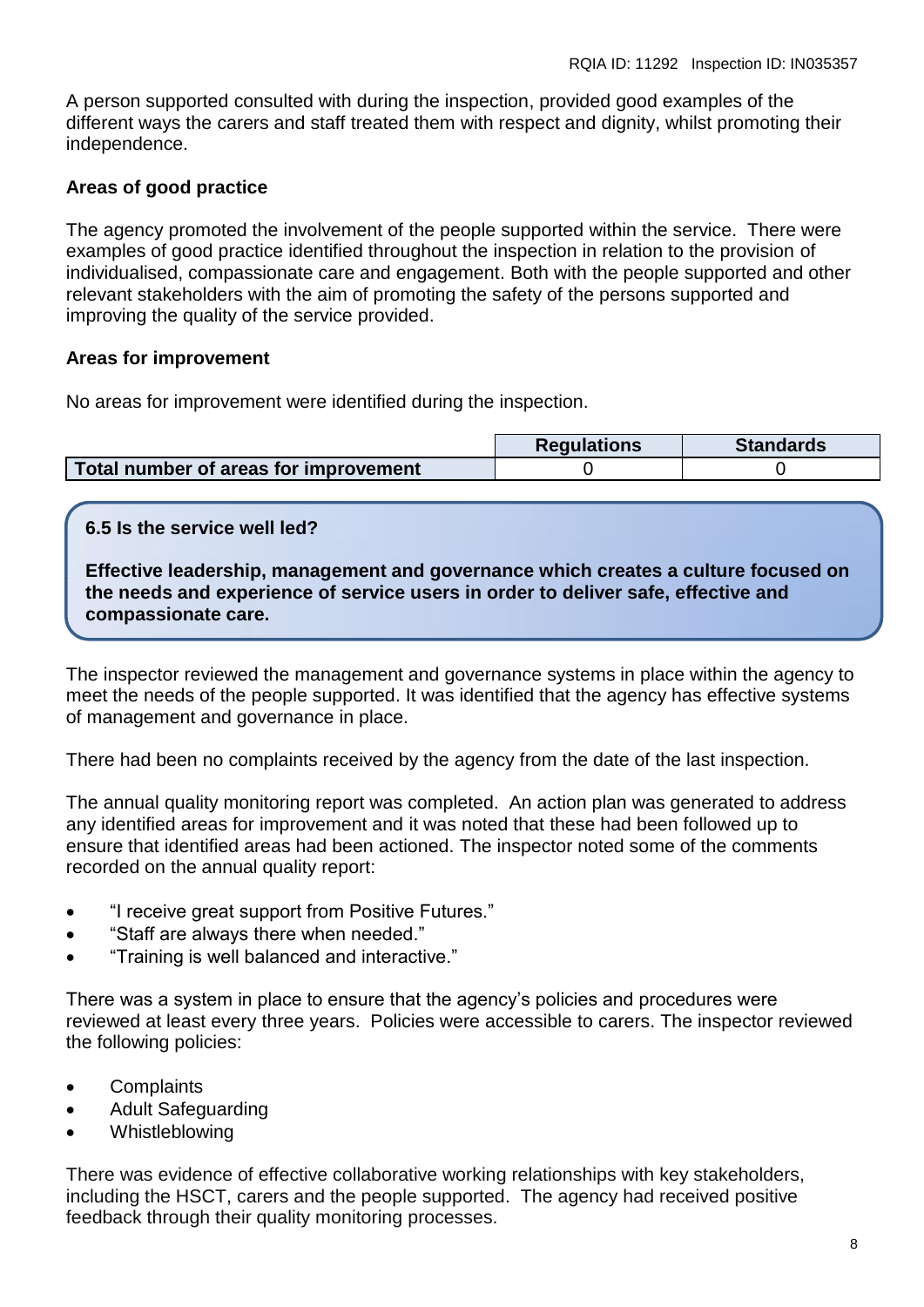# **Areas of good practice**

There were good governance and management arrangements in place, which focused on quality improvement initiatives and maintaining good working relationships.

## **Areas for improvement**

No areas for improvement were identified during the inspection.

|                                       | <b>Requlations</b> | <b>Standards</b> |
|---------------------------------------|--------------------|------------------|
| Total number of areas for improvement |                    |                  |
|                                       |                    |                  |

|  |  |  |  | 7.0 Quality improvement plan |
|--|--|--|--|------------------------------|
|  |  |  |  |                              |

There were no areas for improvement identified during this inspection, and a QIP is not required or included, as part of this inspection report.